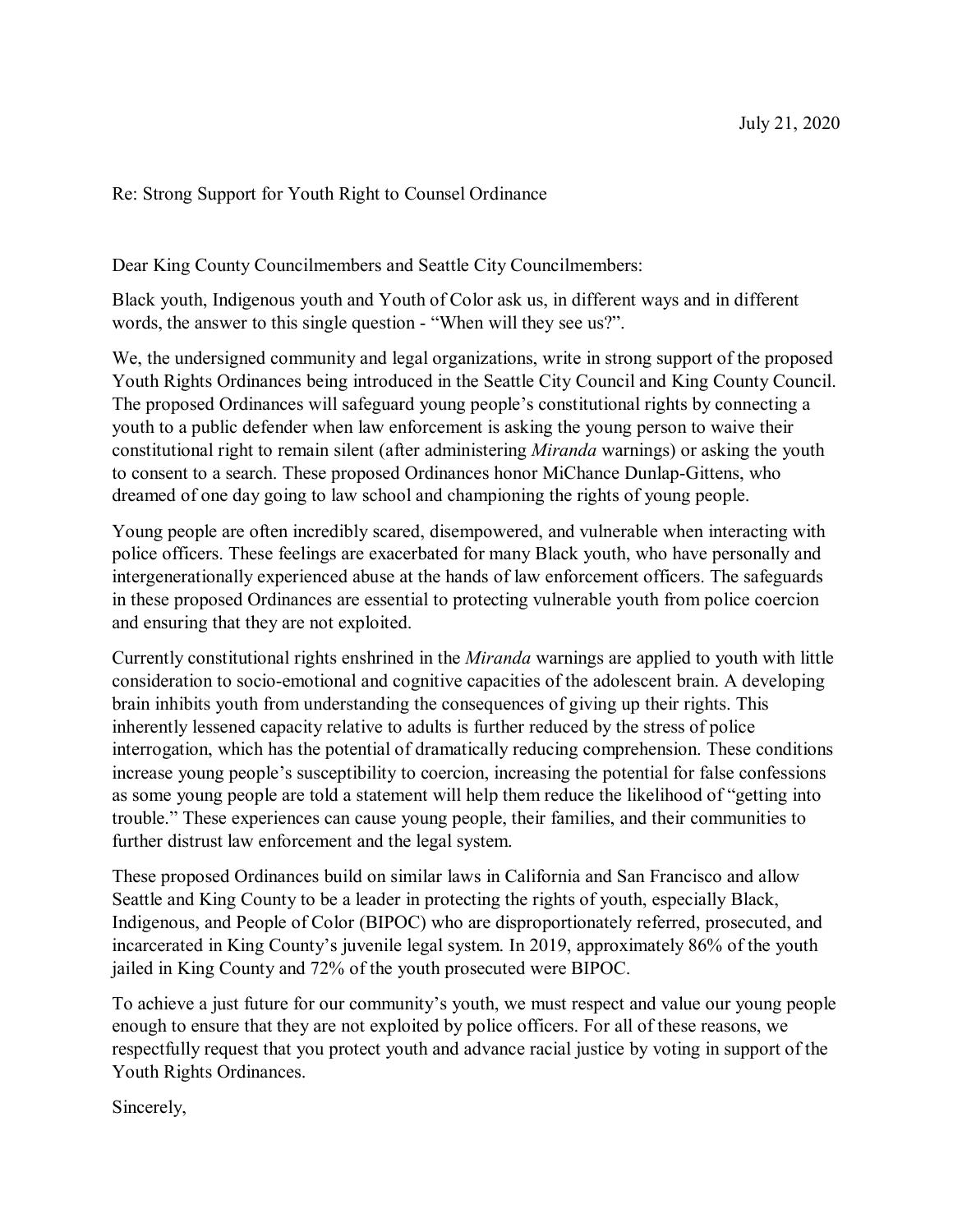Creative Justice Community Passageways CHOOSE 180 King County Department of Public Defense COVID-19 Mutual Aid Network Decriminalize Seattle TeamChild NW Community Bail Fund Legal Counsel for Youth and Children Washington Defender Association Urban League YouthCare The Center for Children & Youth Justice ACLU of Washington What's Next Washington National Lawyers Guild (Seattle Chapter) The Mockingbird Society University Unitarian Church congregation Treehouse Columbia Legal Services Northwest Immigrant Rights Project (NWIRP) Dr. Eric W. Trupin, Professor, University of Washington School of Medicine Kimberly Ambrose (In personal capacity), Senior Lecturer, Director, Race and Justice Clinic, University of Washington School of Law Nicole McGrath, Juvenile Attorney, Law Office of Nicole K. McGrath PLLC

Paul Holland, Professor, Seattle University School of Law Youth Advocacy Clinic